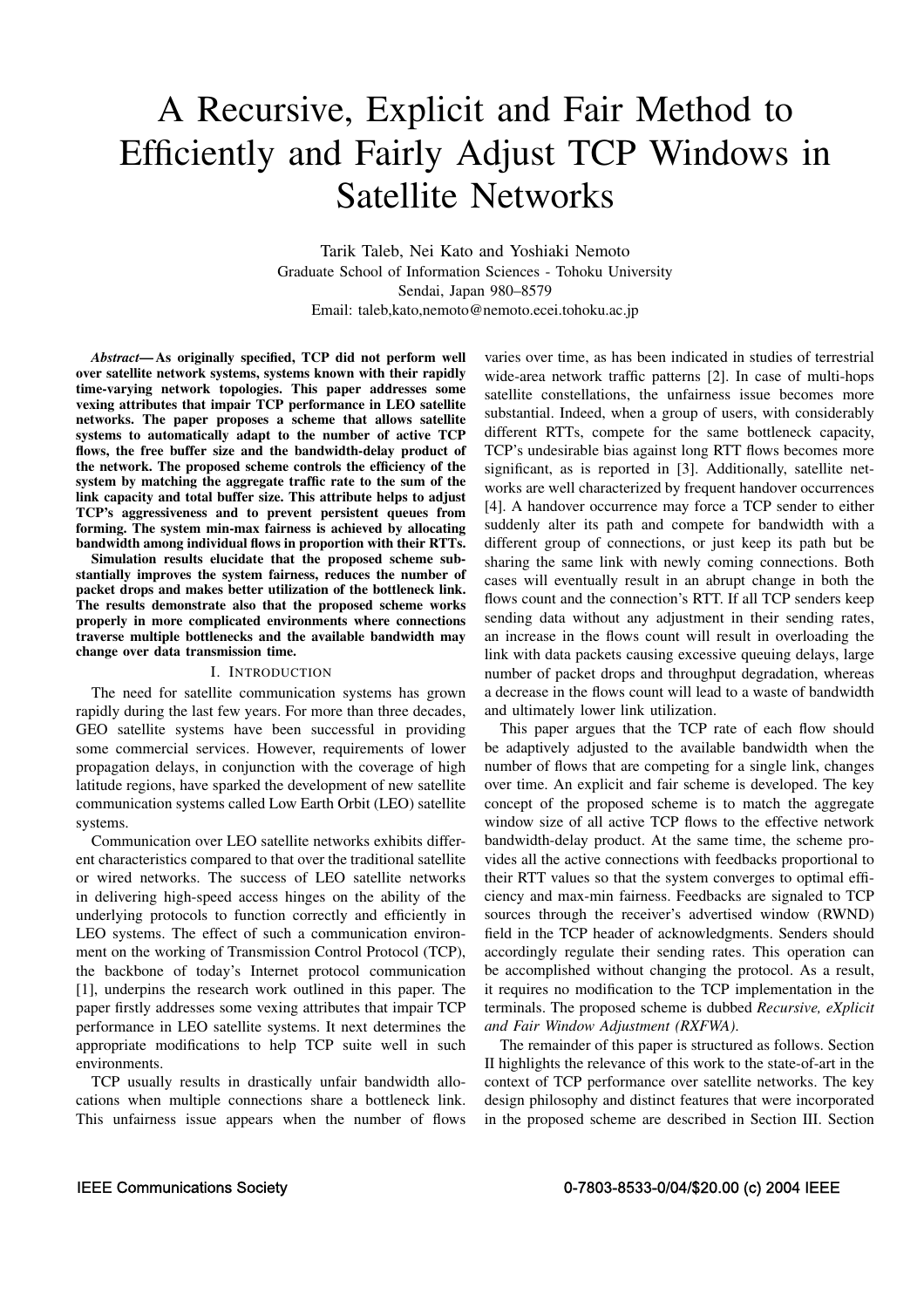IV portrays the simulation environment and discusses the simulation results. Following this, the paper concludes in Section V with a summary recapping the main advantages and achievements of the proposed scheme.

#### II. STATE-OF-ART RELATED WORK

Despite the widespread acceptance of TCP/IP in terrestrial networks, its performance over satellite networks is still limited [5]. To diminish the negative impact slow start has on performance, the congestion window is initially set to a value larger than 1 packet size but lower than 4 packets size [6]. [7] has investigated the usage of low-priority dummy segments to probe the availability of network resources. In TCP/SPAND [8], network congestion information is cached at a gateway and shared among many co-located hosts. Using this congestion information, TCP senders can make an estimate of the optimal initial congestion window size at both connection start up and restart after an idle time. Other researchers have discussed the potential of a technique called TCP Spoofing [9] [10]. In this technique, a router near the TCP sender prematurely acknowledges TCP segments destined for the satellite host. This operation gives the source the illusion of a short delay path speeding up the sender's data transmission. One more similar concept is TCP Splitting where a TCP connection is split into multiple connections with shorter propagation delays [11]. All in all, most proposed solutions are algorithms pertaining to only efficiency issues, mainly problems related to slow-start phase. Whereas, TCP behavior under many competing flows in satellite networks has not been sufficiently explored.

Current TCP implementations infer the congestion state of a network only from implicit signals such as arrival of ACKs, timeouts and receipt of duplicate acknowledgments (dupACKs). In the absence of such signals, the TCP congestion window grows up to the maximum socket buffer advertised by the receiver. In case of multiple flows competing for the capacity of a given link, this additive increase policy will cause severe congestion, degraded throughput and unfairness.

One approach to control congestion is to employ scheduling mechanisms, fair queuing and intelligent packet-discard policies such as Random Early Marking (REM) [12] and Random Early Discard (RED) [13] combined with Explicit Congestion Notification (ECN) [14]. These policies require a packet loss to signal early network congestion to TCP sources. However, in case of large delay links (e.g. satellite links), these policies become inefficient and may still cause timeouts. By the time the source starts decreasing its sending rate because of a packet loss, the network may have already been overly congested. Low et al. [15] have shown through mathematical analysis the inefficiency of these Active Queue Management schemes (AQM) in environments with high bandwidth-delay product such as satellite networks.

AQM limitations can be mitigated by addition of some new mechanisms to the routers to complement the endpoint congestion avoidance policy. These mechanisms should allow network elements between a TCP source and a TCP destination to acknowledge the source with its optimal sending rate. By so doing, the whole system becomes self-adaptive to traffic demands and more active in controlling congestion and buffer overflows. To cope with TCP limitations in high bandwidth-delay product networks, several studies have been conducted providing valuable insight into TCP dynamics in such environments. Katabi et al. [16] proposed a new congestion control scheme, eXplicit Control Protocol (XCP). The scheme substantially outperforms TCP in terms of efficiency in high bandwidth-delay product environments. However, the main drawback of this protocol is that it assumes a pure XCP network and requires significant modifications at the end-system. Explicit Window Adaptation (EWA) [17] and WINdow TRAcking and Computation (WINTRAC) [18] suggest an explicit congestion control scheme of the window size of TCP connections as a function of the free buffer value. Since the computed feedback is a function of only buffer occupancy and does not take into account link delay or link bandwidth, the two schemes are likely to run into difficulty in face of high bandwidth or large delay links similarly to AQMs. Additionally, EWA and WINTRAC achieve fairness only in the distribution of the maximum achievable window size. The two schemes remain grossly unfair towards connections with high variance in their RTTs distribution.

In the sphere of TCP behavior under many competing flows in satellite networks, [19] and [20] appear to be the first work to introduce the idea of explicit signaling to improve both efficiency and fairness of TCP in broadband satellite networks. Simulation results reveal the good performance of the proposed scheme in terms of both system efficiency and fairness. However, the conducted simulations considered only a simple network environment. It was assumed that only onebottleneck was traversed by many connections and that all flows were always making full use of their allocated windows. It was also assumed that the bandwidth available to TCP flows remained steady over time. These assumptions are, however, not generally valid. For instance, when there are multiple bottlenecks, a TCP connection may send data with rates fed back by a given bottleneck but smaller than the windows allocated by the other bottlenecks. This will obviously cause the underutilization of some of the links. In addition, due to the variability of higher priority traffic, the available bandwidth is not always steady and may change over data transmission time. These kind of situations may attenuate the performance of the scheme.

## III. OPERATIONAL OVERVIEW OF THE PROPOSED SCHEME, RXFWA

Before delving into details of the feedback computation method, first is a description of how the scheme exploits some features of satellite networks to make an approximate estimate of flows RTT and the bandwidth-delay product of the network.

Prior knowledge of the RTT estimates is usually not available at network elements in terrestrial networks. However, in case of multi-hops satellite constellations, flows RTT can be handled by a simple monitoring of hops count in the backward and forward traffic of each flow. Hops count of each flow can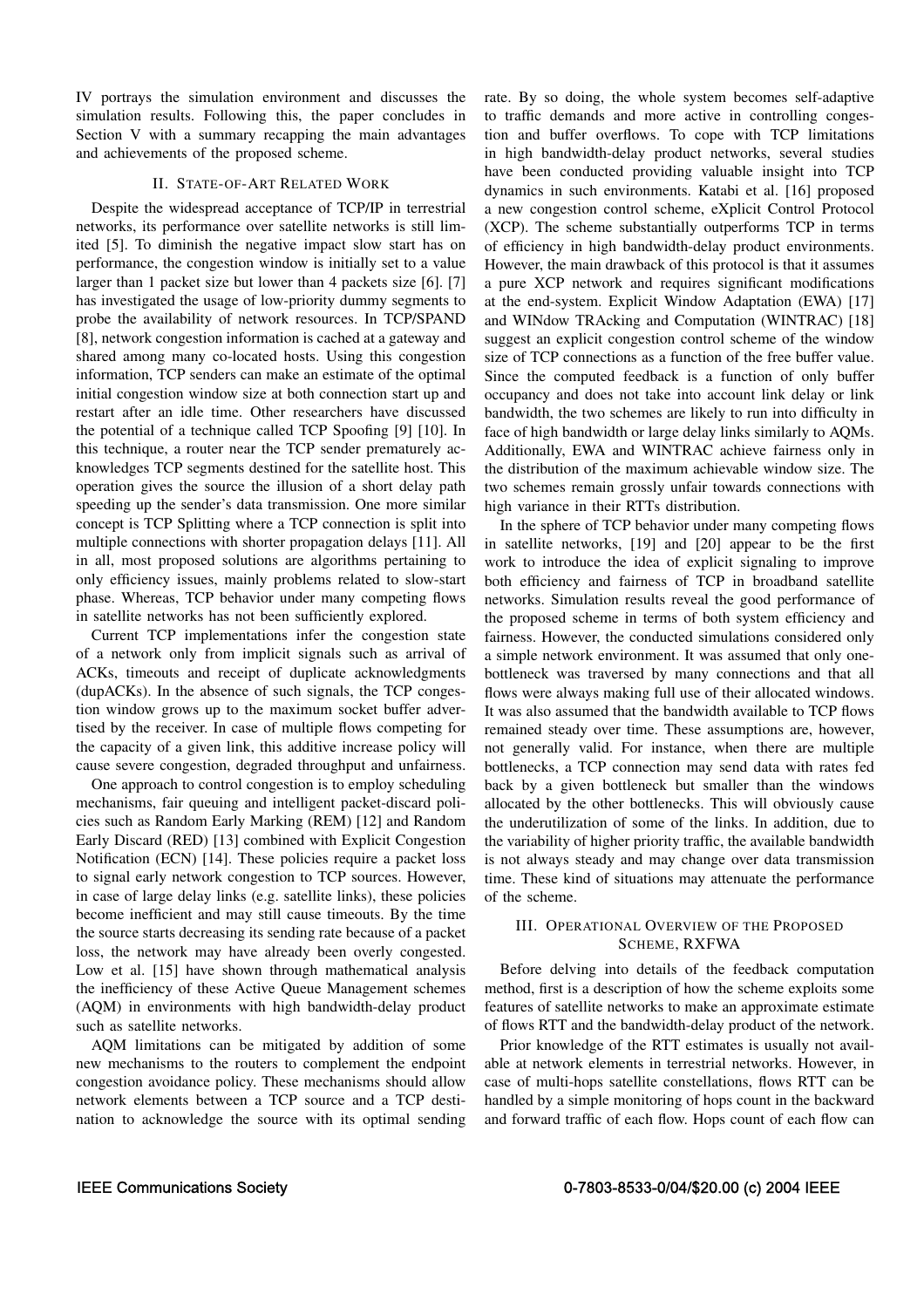| Group          | <b>RTT</b> | Flows          | <b>Flows</b>   | <b>Last Packet</b>      |
|----------------|------------|----------------|----------------|-------------------------|
| ID             |            | Count          | ID             | Transmission Time       |
|                |            |                | 1.1            | $t_{1.1}$               |
| Ш              | $RTT_1$    | $\,n_1$        |                |                         |
|                |            |                | $1.n_1$        | $t_{1.n_1}$             |
|                |            |                | 2.1            | $t_{2.1}$               |
| $\mathfrak{2}$ | $RTT_2$    | n <sub>2</sub> |                |                         |
|                |            |                | $2.n_2$        | $t_{2.n_2}$             |
|                |            |                |                |                         |
|                |            |                | M <sub>1</sub> | $t_{M.1}$               |
| M              | $RTT_M$    | $n_M$          |                |                         |
|                |            |                | $M.n_M$        | $t_{M,\underline{n}_M}$ |

TABLE I FLOWS GROUP STATE TABLE

be easily computed from Time to Live (TTL) field in the IP header of both ACK and data packets. Let  $H_b$  and  $H_f$  denote the number of hops traversed by an acknowledgment packet in the backward traffic and the number of hops traversed by a data packet in the forward traffic before entering the router in question, respectively. Since queuing delays have minimal contribution in the one-way propagation delay and the value of the inter-satellite link delay remains constant in multi-hops satellite networks [21], the estimated value of the connection RTT can be expressed as:

$$
RTT = 2 \cdot (H_b + H_f + 2) \cdot ISL_{delay}
$$
 (1)

where  $ISL_{delay}$  denotes the inter-satellite link delay.

Using knowledge of the RTT estimates, flows are grouped according to the number of traversed hops, as shown in table I. Each group of flows is identified by a group ID. At each router, a group  $G$  is defined as the set of flows that traverse the same number of hops and thus have equal RTTs,  $RTT_G$ . Flows are identified also by a flow ID and are defined as streams of packets sharing the quintuple: source and destination addresses, source and destination port numbers, and protocol field. A flow is considered to be in progress if the time elapsed since its last packet transmission time is inferior than a predetermined threshold  $\delta$ . This threshold is always updated to the most recent estimate of the average RTT of all active flows traversing the router. The router's most recent estimate of the average RTT is referred to as  $RTT_{avg}$ throughout this paper.

At time  $t = n \cdot RTT_{avg}$ , the feedback value of flows that belong to the  $\kappa^{th}$  group,  $\tilde{F}_{\kappa}(n)$ , is computed as

$$
F_{\kappa}(n) = \frac{RTT_{\kappa}}{\sum_{j=1}^{M} n_j \cdot RTT_j} \cdot \Upsilon(n)
$$
(2)  

$$
\Upsilon(n) = \Upsilon(n-1) + \phi\Big(Bw \cdot RTT_{avg} - \Upsilon(n-1)\Big) + \psi\Big(B - Q(n-1)\Big)
$$

where  $M$ ,  $B$  and  $Bw$  are the total number of flows groups, router's buffer size and the link bandwidth, respectively.  $n_j$ and  $RTT_i$  denote the size of the j<sup>th</sup> group and the RTT value of its flows, respectively.  $\Upsilon(n)$  and  $Q(n)$  denote the aggregate TCP window size and the router's queue occupancy at time  $t = n. RTT_{avg}$ .  $\phi$  and  $\psi$  are constant parameters. It should be recognized that  $\phi$  and  $\psi$  play a significant role in exploiting well the system spare bandwidth and free buffer size, respectively. In other words, in case of optimum values of  $\phi$  and  $\psi$ , when some connections are not making full use of their allocated bandwidths during the interval time  $[(n 1)RTT_{avg}$ ,  $nRTT_{avg}$ , the spare bandwidth,  $(Bw \cdot RTT_{avg} \Upsilon(n-1)$ , will increase and the buffer occupancy,  $Q(n-1)$ , will go down causing an increase in the computed feedbacks of the other connections at time  $t = n \cdot RTT_{avg}$ . This will help to fully utilize the link capacity while maintaining small buffer sizes. Notice that  $\Upsilon(n)$  is computed in a recursive manner, hence the name of the proposed scheme, *Recursive, eXplicit and Fair Window Adjustment (RXFWA)*.

The window feedback is computed every  $RTT_{avg}$  time and is written in the receiver's advertised window (RWND) field carried by the TCP header of acknowledgment packets. The RWND value can only be downgraded. If the original value of the receiver's advertised window, which is set by the TCP receiver, exceeds the feedback value computed by a downstream node, the receiver's advertised window is reduced then to the computed feedback value. A more congested router later in the path can further mark down the feedback by overwriting the receiver's advertised window field. Ultimately, the RWND field will contain the optimal feedback from the bottleneck along the path. When the feedback reaches the sender, the sender should react to the message and accordingly updates its current window. This dynamic adjustment of RWND value will help to smooth the TCP burstiness and to achieve efficiency and a fair window size distribution among all competing flows.

### IV. SIMULATION SET-UP AND PERFORMANCE EVALUATION

The design of the simulation setup relies on Network Simulator (NS) [22]. In all simulations, TCP sources implement the TCP NewReno version [23]. The data packet size is fixed to  $1kB$ . In order to remove limitations due to small buffer sizes on the network congestion, buffers equal to the bandwidthdelay product of the bottleneck link are used [24]. All routers use Drop-Tail as their packet-discarding policy. Simulations were all run for 20s, a duration long enough to ensure that the system has reached a consistent behavior. The inter-satellite link delay,  $ISL_{delay}$ , is set to  $20ms$  and all up-links and down-links are given a capacity equal to  $10Mbps$ . All links are presumed to be error-free. This assumption is made so as to avoid any possible confusion between throughput degradation due to packet drops and that due to satellite channel errors.

#### *A. Effect of*  $\phi$  *and*  $\psi$

The aim of this section is to determine how closely  $\phi$  and  $\psi$  correlate to each other; specifically, to examine whether one factor weighs more than the other and if so, how a compromise can actually be formed between the two variables. In this experiment, the used network configuration is modeled as a single network bottleneck (Fig. 1-(a)). The bottleneck link is composed of three satellites. The inter-satellite link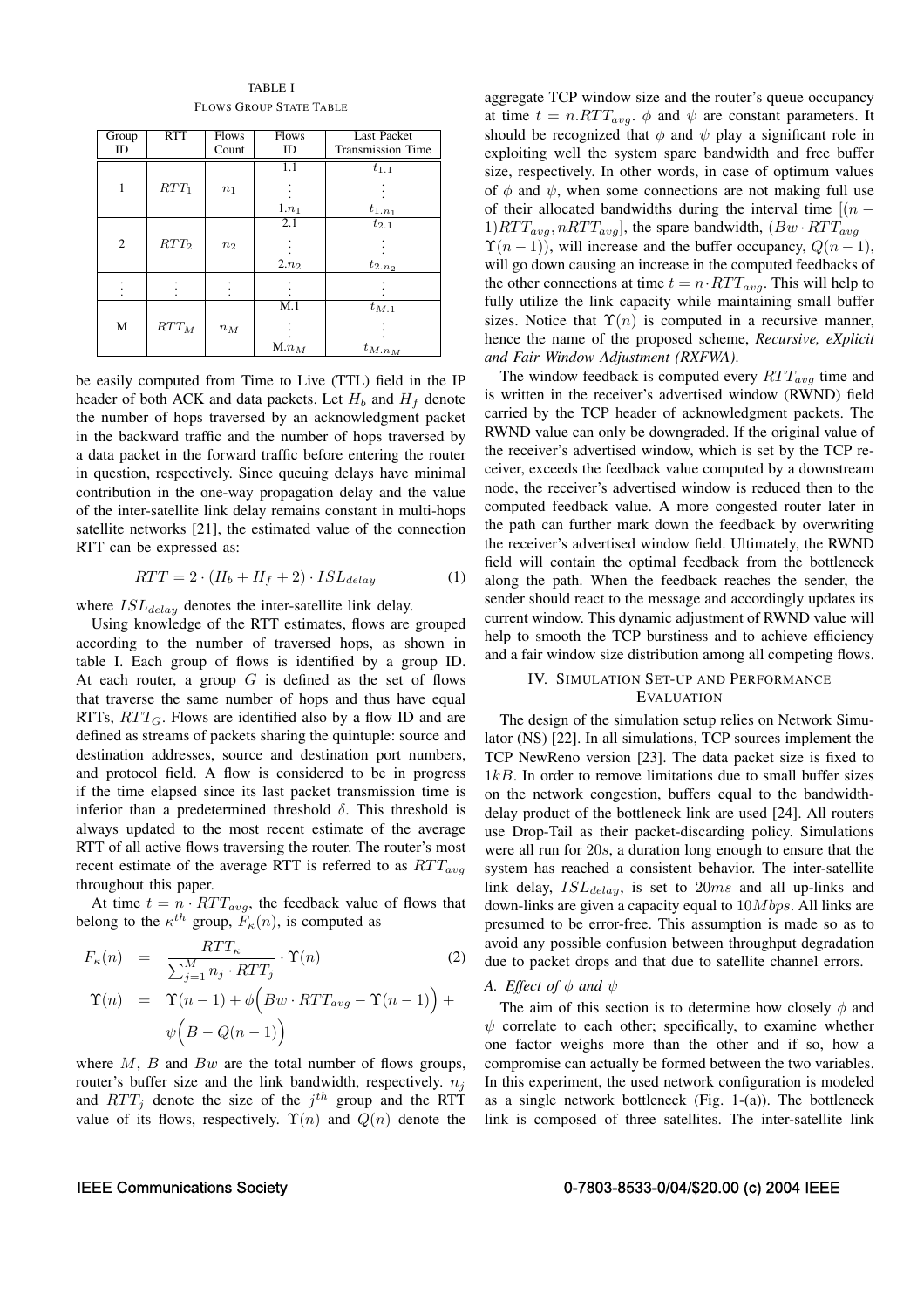

Fig. 1. Simulation Environments

bandwidth is set to  $1.544Mbps$  (e.g. T1). 8 connections are activated at the beginning of the simulation. Their starting time is uniformly distributed from  $0$  to  $5ms$  to avoid bursty losses at the simulation launch time. All connections remain open for 20s, the simulation running time. Fig. 2 graphs the overall network performance in terms of link utilization, drops rate, fairness index  $\frac{1}{1}$ , and average queue size for different values of  $\phi$  and  $\psi$ . Simulation results show that large values of  $\psi$ cause higher packet losses and larger queue sizes. This can be explained by the fact that large values of  $\psi$  cause large bursts in the network which obviously lead to larger queue sizes and ultimately higher number of packet drops. The simulation results indicate also that the system experiences significantly higher number of drops and larger queue size in case of small values of  $\phi$ . Notice also that the system tends to be more unfair and the overall throughput gets degraded when  $\phi$ takes values in the vicinity of 0. The main reason behind this performance is that in case of small values of  $\phi$ , the effect of  $\phi$  in the feedback computation becomes minimal and the proposed scheme becomes, in nature, similar to the standard TCP. On the other hand, large values of  $\phi$  reduce the average queue size but degrade the system throughput and considerably affect its fairness.

Being interested in setting  $\phi$  and  $\psi$  to fixed values so no further tuning of the system is required, we develop a mathematical model in Appendix I. The model helps to find the optimal values of  $\phi$  and  $\psi$  that guarantee the system's stability. In the remainder of this paper,  $\phi$  and  $\psi$  are set to 1.25 and 0.75, respectively.

#### *B. RXFWA's Robustness in Dynamic Environments*

This experiment aims to illustrate the effect of the change in flows count on TCP behavior and to examine how RXFWA

<sup>1</sup>The fairness index involves the relative throughput of flows sharing a link defined as:

$$
F(x) = \frac{(\sum_{i=1}^{N} x_i)^2}{N \cdot \sum_{i=1}^{N} (x_i)^2}
$$

where  $N$  and  $x_i$  denote the total number of flows and the actual throughput of the i*th* flow, respectively.



Fig. 2. Effect of  $\phi$  and  $\psi$  on the system overall performance



Fig. 3. Sequence Number Growth (Dynamic Environment)

scheme adapts to sudden increases or decreases in traffic demands. Similarly to the previous experiment, a symmetric and simple network bottleneck shared by 8 connections is considered (Fig. 1-(a)). As for the change in traffic demands, we start the simulation with half of the flows  $(1^{st}$  till  $4^{th}$ ) that are let active for 5s, when the  $2^{nd}$  half of flows  $(5^{th}$  till  $8<sup>th</sup>$ ) are launched. At time  $t = 15s$ , the last half of flows is deactivated. The remaining connections are left active until the end of the simulation.

Fig. 3 illustrates the sequence number growth of each simulated TCP connection. The RXFWA scheme significantly outperforms TCP: the TCP segment number of all TCP connections progresses evenly when RXFWA is used. With RXFWA, the slope of the sequence number lines decreases at time  $t = 5s$  as 4 new flows enter the system, and increases at time  $t = 15s$  as a result of extra bandwidth becoming available for the remaining active connections. Observe how RXFWA helps all flows to progress fairly and to behave in an identical way, whereas, in case of only standard TCP, TCP flows exhibit great deviation. Notice also that, without the RXFWA, the slope of the sequence number growth of the newly entering flows exhibits some small oscillations or remains steady most probably due to timeouts. However, with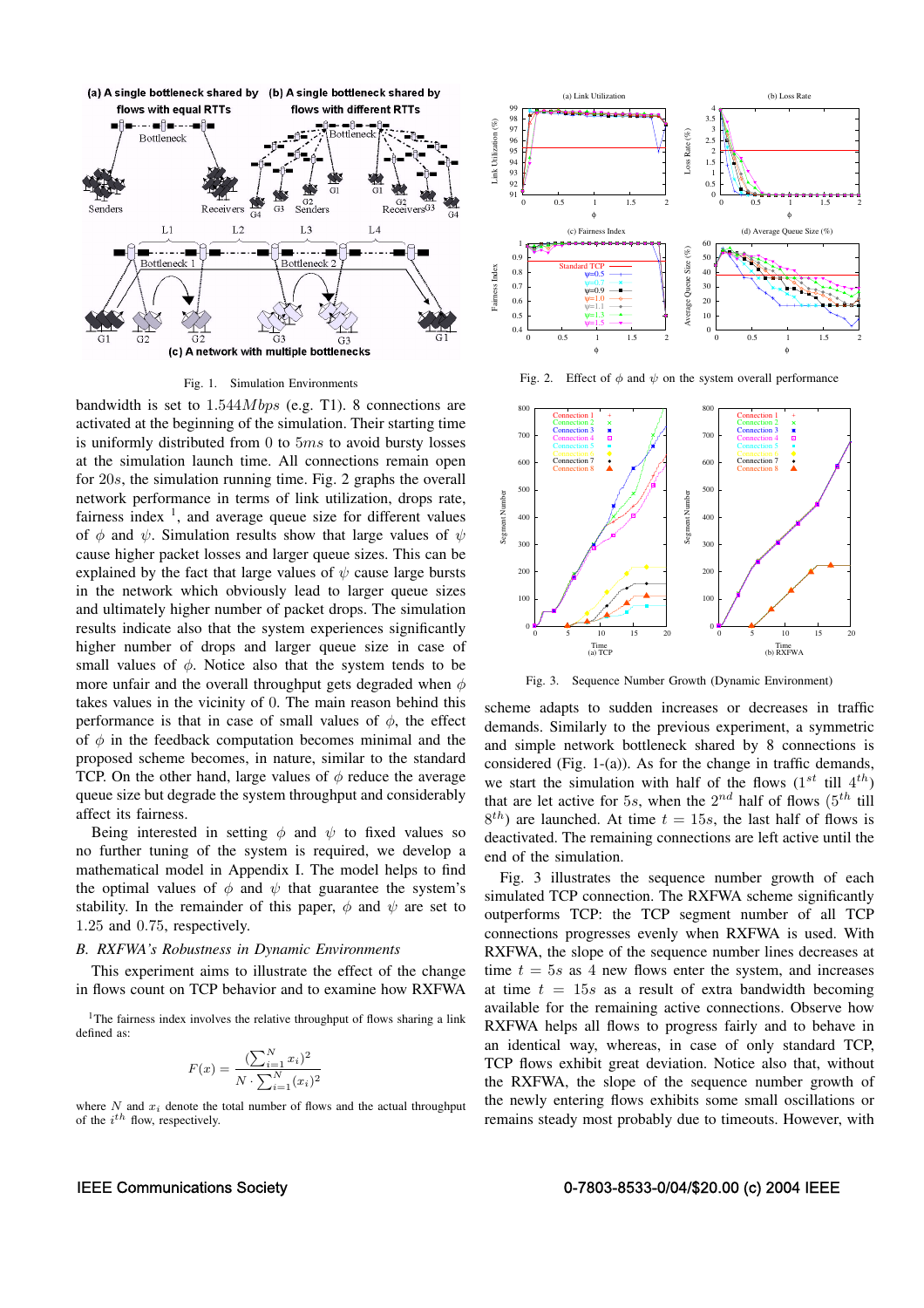RXFWA, it is observed that none of the simulated flows experienced a timeout, and, that the sequence number growth of all flows is parallel. The underlying reason for this performance consists in the RXFWA's ability to rapidly adapt to changing network conditions and to fairly divide the available bandwidth among the competing flows. When new connections enter the network, the RXFWA scheme quickly computes a smaller window feedback and when some connections exit the network, it feeds back TCP sources with larger window sizes. Additionally, the RXFWA scheme does not allow flows to obtain portions of the available bandwidth larger than their fair shares. Consequently, when a flow gets some of its packets dropped, the flow will always be guaranteed a fair portion of the available bandwidth. The flow will then use the allocated portion to recover from losses without entering the slow-start phase that can be triggered if timeouts occur. This assures a fair progression in window size for both newly coming and already existing flows.

The RXFWA outperforms standard TCP not only in terms of higher fairness and lower packet drops, but also in improving the link utilization and minimizing the queue size. The queue occupancy of the bottleneck link and the average throughput, measured in intervals of 100ms, are presented in Fig. 4. The figure indicates that without RXFWA, the throughput fluctuates irregularly. Without the RXFWA scheme, TCP sources constantly probe for available bandwidth in the network until there is no space in the pipe to maintain new packets. At that time, drops become inevitable. The throughput loss is mainly due to the synchronization of these packet losses and their simultaneous recovery. These synchronized losses cause the connections to simultaneously reduce their windows and ultimately result in degraded throughput. In contrast, RXFWA's utilization is always near the total capacity of the link and exhibits very limited oscillations  $2$ .

Fig. 4-(b) demonstrates that without RXFWA, TCP senders increase their window size until they cause buffer overflows. This cycle occurs repeatedly and causes the queue size to oscillate more frequently. Changes in traffic demands result also in transient overshoots in the queue size. These transient overshoots and the large oscillations in the queue size can cause timeouts and frequent underflows, thereby resulting in a substantial idling of the bottleneck link. On the other hand, in the case of the RXFWA scheme, the buffer underflows that are mostly due to the change in traffic demands are brief and do not significantly affect the bottleneck link utilization. While RXFWA aims to reduce queue sizes to minimum by preventing persistent queues from forming, it is observed that the obtained bottleneck queue size remains constant and is larger than a certain number of packets. This is mainly due to the simultaneous release of entire windows of packets, in a single burst, at the beginning of each RTT. One possible solution to this issue is the transmission of packets in a steady stream (multiple, small bursts) over the entire course of the



Fig. 4. Average Link Utilization and Queue Size Variations in a Dynamic Environment RTT [25].

#### *C. System Fairness*

To explore the performance of RXFWA in environments with high variance in the RTT distribution, the network topology depicted in Fig. 1-(b) is considered. All flows are grouped in four equally-sized groups. Flows belonging to the  $i^{th}$  group traverse  $2i + 1$  satellites causing each flow to have an RTT of  $((2i+2)\cdot 40ms)$ . A number of test scenarios was created by setting the Inter-Satellite Link bandwidth to different typical link speeds and fixing a maximum number of flows  $3$ ,  $MAX$ , for each link type:  $1.5Mbps$  (e.g. T1,  $MAX = 8$ ),  $10Mbps$ (e.g. T2,  $MAX = 32$ ),  $45Mbps$  (e.g. T3,  $MAX = 128$ ) and  $155M pbs$  (e.g. OC3,  $MAX = 512$ ). All connections are activated at the beginning of the simulation and remain open during the simulation running time. Their starting time is uniformly distributed from  $0$  to  $5ms$  to avoid bursty losses at the simulation launch time.

The individual flow throughputs of the four scenarios are plotted in Fig.5. In case of the RXFWA scheme, the figure indicates that all flows could send nearly the same amount of packets. The figure demonstrates also the greediness of standard TCP: short RTT connections are seen to conquer most of the link bandwidth and send significantly larger number of packets compared to the long RTT connections. The obtained results confirm as well that the RXFWA estimate of the average RTT of the system operates correctly in environments with high variance in the RTT distribution.

#### *D. Performance in Presence of Multiple Bottlenecks*

So far, a single bottleneck environment has been considered. The remainder of this section envisions a general case where connections traverse multiple bottlenecks. Fig.1-(c) shows the example network configuration used in this study. The abstract configuration consists of three groups of flows. Group 1 consists of three flows and shares bandwidth of the first bottleneck (link  $L_1$ ) with the two flows of group 2. Group 3 is formed of four flows and shares bandwidth of the second

<sup>&</sup>lt;sup>2</sup>Except at time  $t = 0s$  and  $t = 5s$  due to the entry of many connections all at the same time.

<sup>&</sup>lt;sup>3</sup>So that a minimum value of link fair-share can be guaranteed among all competing flows.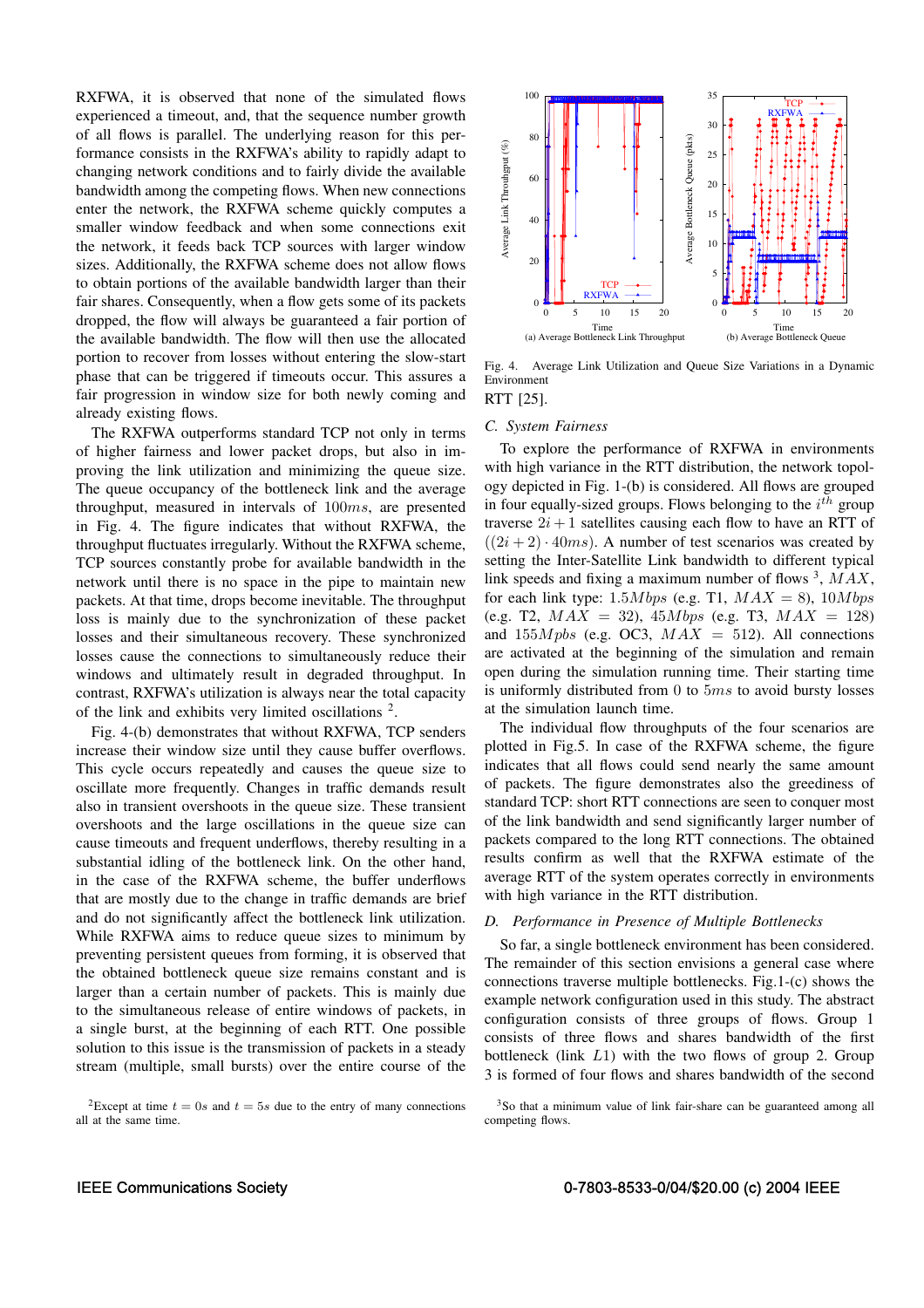

Fig. 5. Individual Flow Throughputs for Different Access Link Types

bottleneck (link L3 ) with flows of group 1. Inter-satellite links are given a capacity of  $1.544Mbps$  (e.g. T1).

Fig.6 graphs the link utilization, drops rate, fairness index and average queue size experienced by the four simulated inter-satellite links. As explained earlier, the feedback value of a connection can be only downgraded along its path. If the feedback value set by a node exceeds the value computed by its downstream counterpart, the feedback value is marked down to the smaller value. In case of the considered network topology, TCP connections of group 1 are assumed to send data with rates fed back by link L3 that are smaller than the windows allocated by link L1. This compels flows of group 1 not to fully utilize their allocated bandwidths at link L1 causing the spare bandwidth to increase and the buffer occupancy to go down. This eventually leads to an increase in the computed feedbacks at link L1. Flows of group 2 will transmit data at rates equal to the computed feedback and this will help to fully utilize the L1 link capacity while maintaining small buffer sizes. Results of Fig.6 demonstrate the high utilization of both links L1 and L2 and confirm this observation. It is noticed that without RXFWA, link L1 is also highly utilized but this is at the price of lower system fairness. This is likely because flows of group 2 conquer most of the link bandwidth given their short RTTs. Observe also the high number of losses and large queue sizes experienced when TCP connections are controlled by only standard TCP.

#### V. CONCLUSION

In this paper, we proposed a TCP window adjustment method specifically designed for multi-hops LEO satellite constellations. The proposed scheme exploits some features of multi-hops satellite networks to make an approximate estimate of flows RTT and the bandwidth-delay product of the network. Using these two estimates, the scheme matches the sum of window sizes of all active TCP connections sharing a bottleneck link to the effective bandwidth-delay product of the network. The proposed scheme improves the system minmax fairness by assigning for each flow a weight proportional to its RTT.



Fig. 6. Overall Performance for Each Link

Extensive simulation results demonstrate that RXFWA has the potential of substantially improving the system fairness, reducing the number of losses and making better utilization of the link. Experiments with dynamic changes in traffic demands showed that RXFWA managed to control well the buffer occupancy and to achieve stability when a change in traffic load occurred. A multiple-bottlenecks network was considered and the good performance of RXFWA in such environment was verified by simulation results. As for the feedback computation, it is fairly simple and requires only a few additions and a few multiplications every  $RTT_{avg}$ interval of time. Due to paper length limitation, the authors are compelled to omit discussion on the necessary computation load. The interested reader is directed to [20].

#### APPENDIX I: STABILITY ANALYSIS OF THE FEEDBACK CONTROL SCHEME

This appendix discusses the stability of the proposed scheme through a mathematical analysis. From equation 2, the aggregate TCP window size at time  $(t = n \cdot RTT_{avg})$  is expressed as

$$
\Upsilon(n) = \Upsilon(n-1) + \phi\Big(Bw \cdot RTT_{avg} - \Upsilon(n-1)\Big) + \psi\Big(B - Q(n-1)\Big).
$$

Noticing that  $Q(n-1)$  is the queue size resulted from unsent packets of windows  $W(n-2)$ ,  $Q(n-1)$  can be expressed as follows

$$
Q(n-1) = \sum W(n-2) - Bw \cdot RTT_{avg}
$$
  
=  $\Upsilon(n-2) - Bw \cdot RTT_{avg}.$ 

We then obtain the following system-control equation

$$
\Upsilon(n) + \Omega_1 \cdot \Upsilon(n-1) + \Omega_2 \cdot \Upsilon(n-2) = \Omega_3 \tag{3}
$$

where,

$$
\begin{array}{rcl}\n\Omega_1 & = & \phi - 1 \\
\Omega_2 & = & \psi \\
\Omega_3 & = & \psi \cdot B + Bw \cdot RTT_{avg} \cdot (\phi + \psi).\n\end{array}
$$